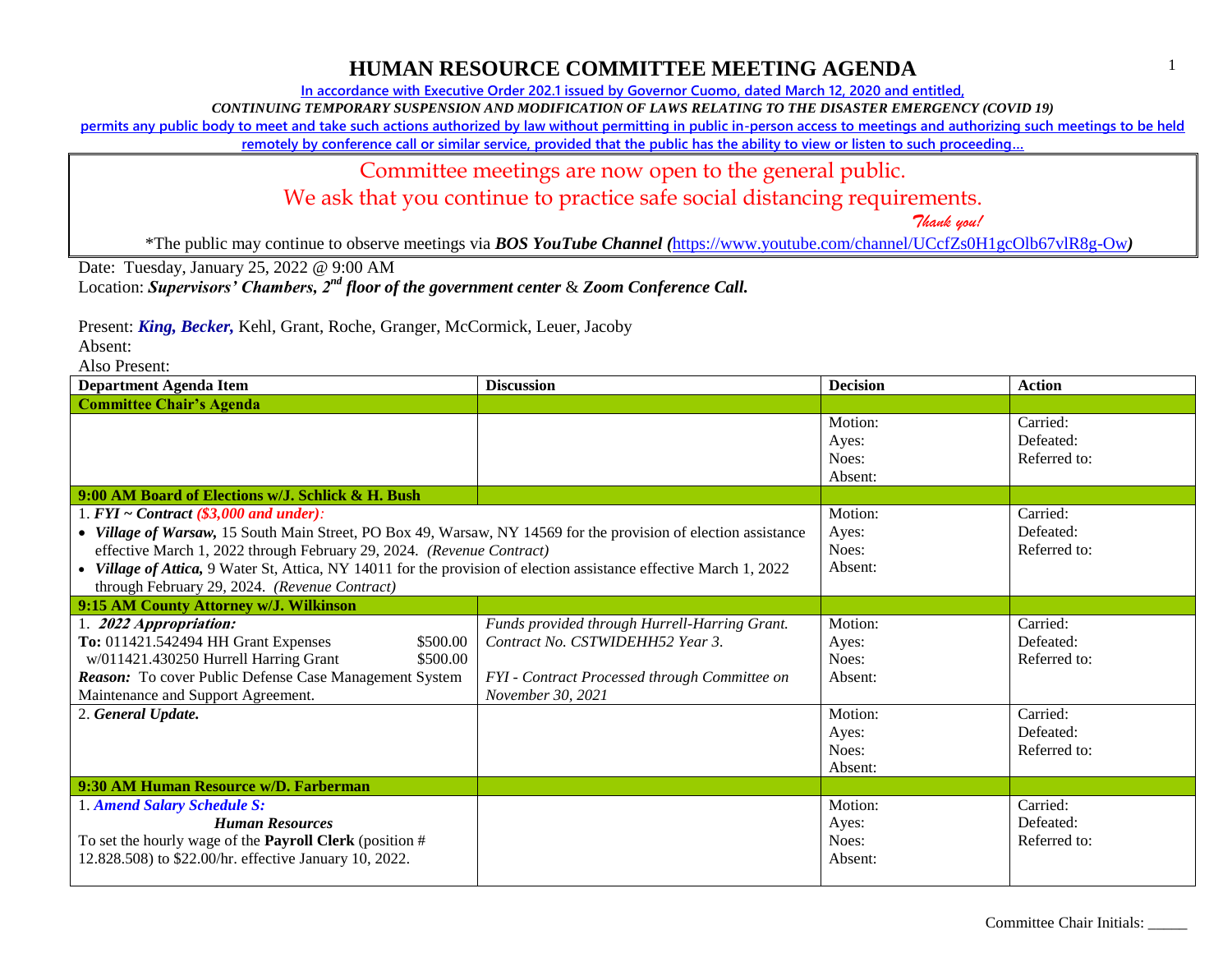## **HUMAN RESOURCE COMMITTEE MEETING AGENDA**

**In accordance with Executive Order 202.1 issued by Governor Cuomo, dated March 12, 2020 and entitled,**

*CONTINUING TEMPORARY SUSPENSION AND MODIFICATION OF LAWS RELATING TO THE DISASTER EMERGENCY (COVID 19)*

**permits any public body to meet and take such actions authorized by law without permitting in public in-person access to meetings and authorizing such meetings to be held** 

**remotely by conference call or similar service, provided that the public has the ability to view or listen to such proceeding…**

### Committee meetings are now open to the general public.

We ask that you continue to practice safe social distancing requirements.

 *Thank you!*

\*The public may continue to observe meetings via *BOS YouTube Channel (*<https://www.youtube.com/channel/UCcfZs0H1gcOlb67vlR8g-Ow>*)*

Date: Tuesday, January 25, 2022 @ 9:00 AM

Location: *Supervisors' Chambers, 2nd floor of the government center* & *Zoom Conference Call.*

Present: *King, Becker,* Kehl, Grant, Roche, Granger, McCormick, Leuer, Jacoby

Absent:

Also Present:

| <b>Department Agenda Item</b>                              | <b>Discussion</b>               | <b>Decision</b> | <b>Action</b> |
|------------------------------------------------------------|---------------------------------|-----------------|---------------|
| 2. Discussion Items:                                       |                                 | Motion:         | Carried:      |
| CSEA General Unit CBA Ratification and Review<br>$\bullet$ |                                 | Ayes:           | Defeated:     |
| Covid-19 Return to work and pay procedures<br>$\bullet$    |                                 | Noes:           | Referred to:  |
| <b>CSEA Supervisory CBA</b><br>$\bullet$                   |                                 | Absent:         |               |
| Sheriff Road Patrol and Jail CBA<br>$\bullet$              |                                 |                 |               |
| Schedule S/D/I COLA & Lump Sum<br>$\bullet$                |                                 |                 |               |
| <b>Civil Service w/D. Farberman</b>                        |                                 |                 |               |
| 3. Civil Service update for January 2022                   |                                 | Motion:         | Carried:      |
|                                                            |                                 | Ayes:           | Defeated:     |
|                                                            |                                 | Noes:           | Referred to:  |
|                                                            |                                 | Absent:         |               |
| 9:00 AM County Clerk w/R. Pierce                           |                                 |                 |               |
|                                                            |                                 | Motion:         | Carried:      |
|                                                            | $\sim$ Nothing to Report $\sim$ | Ayes:           | Defeated:     |
|                                                            |                                 | Noes:           | Referred to:  |
|                                                            |                                 | Absent:         |               |
| <b>DMV</b> w/ <b>R</b> . Pierce                            |                                 |                 |               |
|                                                            |                                 | Motion:         | Carried:      |
|                                                            | $\sim$ Nothing to Report $\sim$ | Ayes:           | Defeated:     |
|                                                            |                                 | Noes:           | Referred to:  |
|                                                            |                                 | Absent:         |               |
| Historian w/C. Amrhein                                     |                                 |                 |               |
|                                                            |                                 | Motion:         | Carried:      |
|                                                            | $\sim$ Nothing to Report $\sim$ | Ayes:           | Defeated:     |
|                                                            |                                 | Noes:           | Referred to:  |
|                                                            |                                 | Absent:         |               |